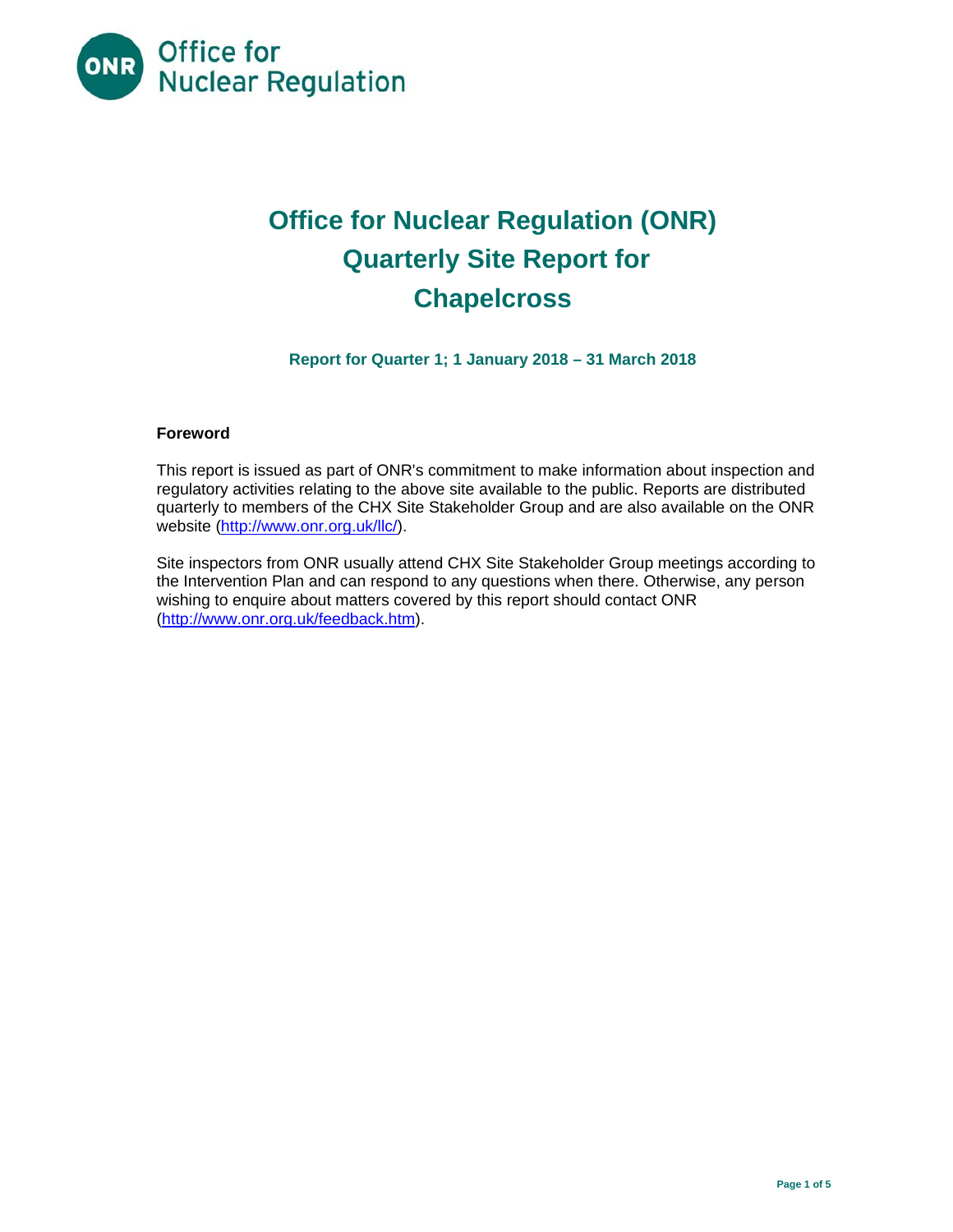# **TABLE OF CONTENTS**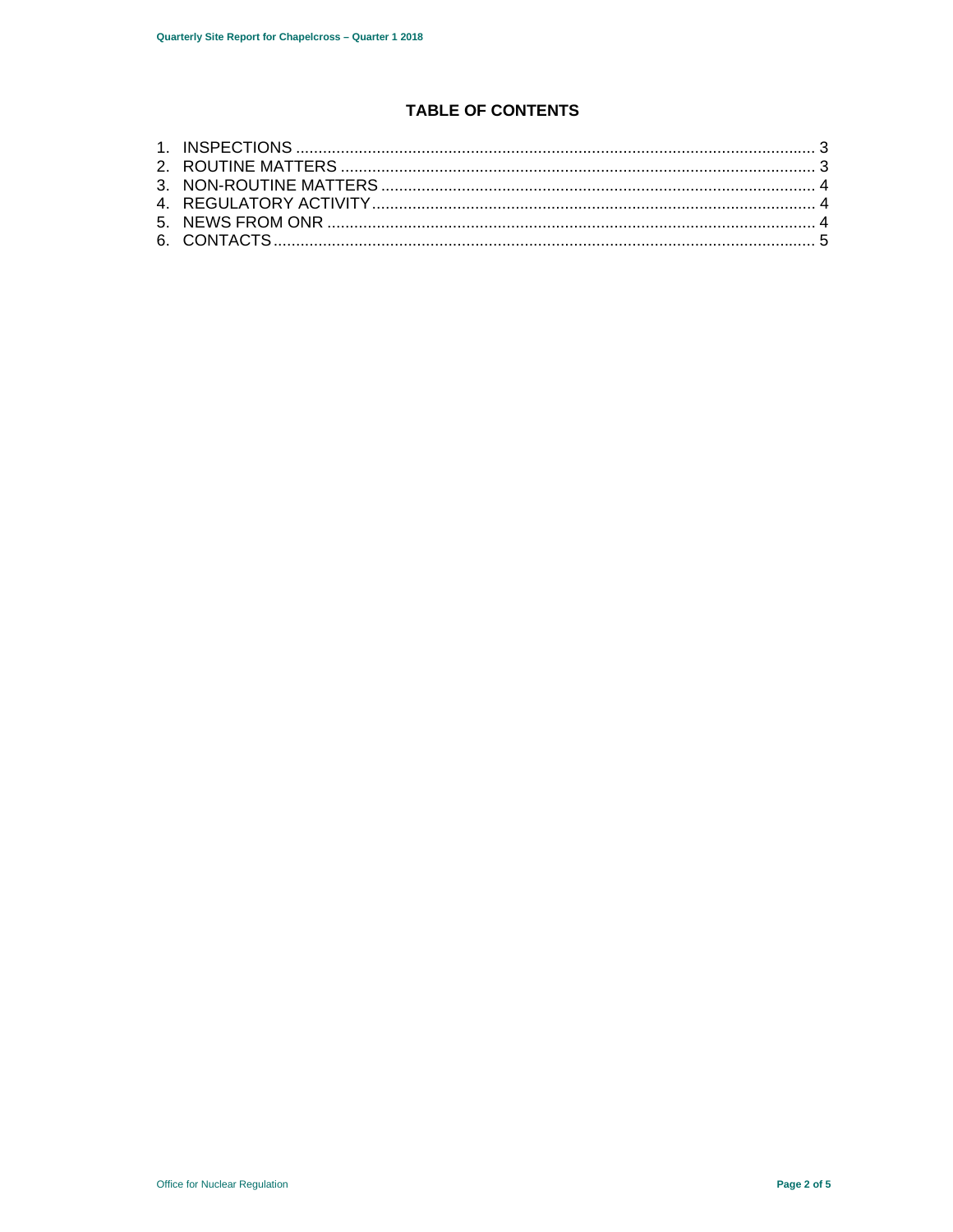# **1. INSPECTIONS**

#### **1.1. Dates of inspection**

The ONR nominated Site Inspector attended CHX site on the following dates: -

 $19 - 22$  February 2018

# **2. ROUTINE MATTERS**

#### **2.1. Inspections**

Inspections are undertaken as part of the process for monitoring compliance with:

- The conditions attached by ONR to the nuclear site licence granted under the Nuclear Installations Act 1965 (NIA65);
- The Energy Act 2013:
- The Health and Safety at Work Act 1974 (HSWA74); and
- Regulations made under HSWA74, for example the Ionising Radiations Regulations 1999 (IRR99) and the Management of Health and Safety at Work Regulations 1999 (MHSWR99).

The inspections entail monitoring licensee's actions on the site in relation to incidents, operations, maintenance, projects, modifications, safety case changes and any other matters that may affect safety. The licensee is required to make and implement adequate arrangements under conditions attached to the licence in order to ensure legal compliance. Inspections seek to judge both the adequacy of these arrangements and their implementation.

In this period inspections at CHX comprised four Licence Condition (LC) Compliance Inspections. Compliance Inspections focus on single LC compliance sampled from areas across the site. Each area may include multiple systems. Those LCs addressed during this period were: -

- LC26 Control and supervision of operations.
- LC32 Accumulation of radioactive waste.
- **LC35** Decommissioning.
- **LC36** Organisational capability.

For these Compliance Inspections ONR judged that no formal action was required by the site in regard to the arrangements made and implemented by the site in response to safety requirements.

ONR has published Technical Assessment Guide (NS-TAST-GD-049); Licensee Core and Intelligent Customer (IC) Capabilities (*http://www.onr.org.uk/operational/tech\_asst\_guides/nstast-gd-049.pdf*). This guidance is pertinent to the LC36 Compliance Inspection, where ONR found that there were a number of IC roles specified at corporate level where no appointments had been made, and also a number of roles with singleton vulnerability. ONR has raised this as a matter for the Magnox Ltd Corporate Centre and ONR will follow this up as part of routine regulatory activities.

Where improvements were considered necessary, the licensee made satisfactory commitments to address the issues, and the site inspector will monitor progress during future visits. Where necessary, ONR will take formal regulatory enforcement action to ensure that appropriate remedial measures are implemented to reasonably practicable timescales.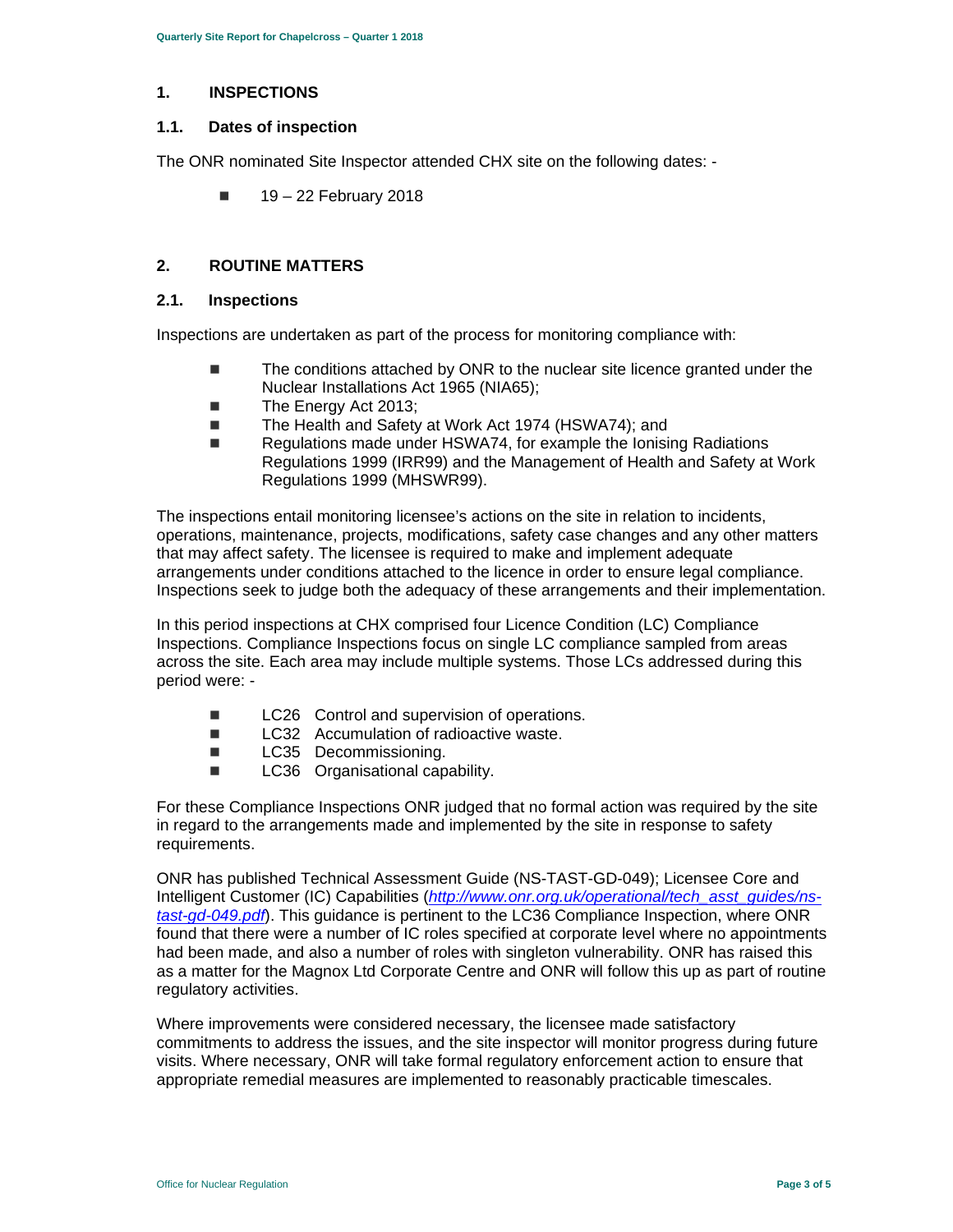# **2.2. Other work**

The site inspector held a meeting with safety representatives, to support their function of representing employees and receiving information on matters affecting their health, safety and welfare at work.

# **3. NON-ROUTINE MATTERS**

Licensees are required to have arrangements to respond to non-routine matters and events. ONR inspectors judge the adequacy of the licensee's response, including actions taken to implement any necessary improvements.

During this period ONR was notified of one safety-related event by the site. This occurred in March when two heat exchanger elbows were consigned from site to a waste processing facility in Sweden where a small quantity of contaminated water leaked out. Transportation of heat exchanger elbows has accordingly been suspended pending investigation by Magnox Ltd and development of a plan to inspect them internally. ONR will review the findings of the Magnox Ltd report, but does not currently consider there to have been any impact in the UK on the public, workers or the environment.

# **4. REGULATORY ACTIVITY**

ONR may issue formal documents to ensure compliance with regulatory requirements. Under nuclear site Licence Conditions (LC - http://www.onr.org.uk/documents/licence-conditionhandbook.pdf) ONR issues regulatory documents which either permit an activity or require some form of action to be taken. These are usually collectively termed 'Licence Instruments' (LIs), but can take other forms. In addition, inspectors may issue Enforcement Notices to secure improvements to safety.

No LIs or Enforcement Notices were issued to Chapelcross within the reporting period.

Reports detailing regulatory decisions are available on the ONR website at http://www.onr.org.uk/pars/.

# **5. NEWS FROM ONR**

In January 2018, ONR received the results of its first external stakeholder survey which was undertaken by YouGov on behalf of ONR. A broad range of stakeholders were invited to participate in an online survey, with 351 responses received. In addition to the online survey, a number of in depth interviews were also completed with stakeholders. Whilst overall the results demonstrate ONR is seen as a high performing organisation with good levels of stakeholder confidence, there are areas where improvements can be made and we will be working with our divisions on those in the coming months. Further details about the survey results can be found in our March 2018 newsletter which is available on ONR's website.

In February 2018, ONR held its first webinar following the publication of the 'Guide to enabling regulation in practice.' Chief Nuclear Inspector, Mark Foy and Deputy Chief Inspector, Mike Finnerty, were on hand to answer questions about the guide which has been designed to illustrate working examples of enabling regulation in practice. This is a new channel of communication for ONR and we'll be holding further webinars on different topics over the coming months. If you would like to join future webinars then please get in touch with the ONR Communications team via contact@onr.gov.uk